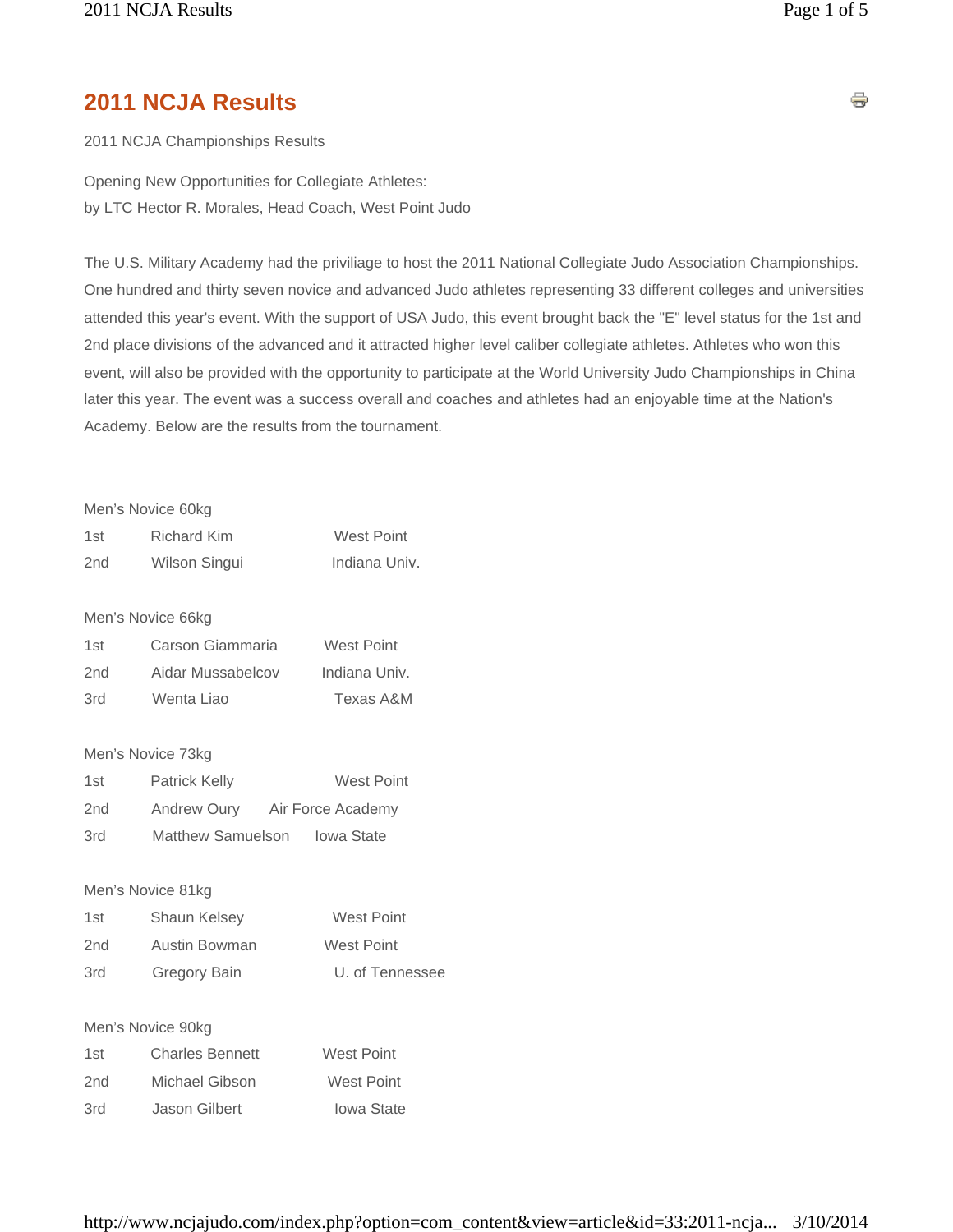|       | Men's Novice 100kg     |                      |
|-------|------------------------|----------------------|
| 1st   | Caleb Lenard           | Texas A&M            |
| 2nd   | Josiah McCoy           | West Point           |
| 3rd   | Joseph Colluci         | <b>Iowa State</b>    |
|       |                        |                      |
|       | Men's Novice 100+kg    |                      |
| 1st   | Kyle Schlauch          | <b>West Point</b>    |
| 2nd   | <b>Justin Adkins</b>   | <b>West Point</b>    |
| 3rd   | John Moore             | Texas A&M            |
|       | Women's Novice 48 kg   |                      |
| 1st   | <b>Juliet Talavera</b> | <b>West Point</b>    |
| 2nd   | <b>Pricila Torres</b>  | <b>lowa State</b>    |
| 3rd   | Kaman Lo               | Indiana Univ.        |
|       | Women's Novice 52kg    |                      |
| 1st   | Adriana Trevino        | Texas A & M          |
|       |                        |                      |
|       | Women's Novice 57kg    |                      |
| 1st   | Mary Decker            | Charis Bible College |
| 2nd   | Katherine Donohoe      | <b>West Point</b>    |
| 3rd   | Katrina Pura           | Stanford             |
|       | Women's Novice 70kg    |                      |
| 1st   | <b>Elizabeth Posey</b> | <b>West Point</b>    |
| 2nd l | Jordyn Koll            | <b>Iowa State</b>    |
| 3rd   | Megan Bordenave        | <b>West Point</b>    |
|       |                        |                      |

# Women's Novice 78kg

| 1st | Laine Bell               | Indiana Univ. |
|-----|--------------------------|---------------|
| 2nd | Catherine Clarke-Pounder | West Point    |
| 3rd | Kristen Hernandez        | West Point    |

## Men's Novice Team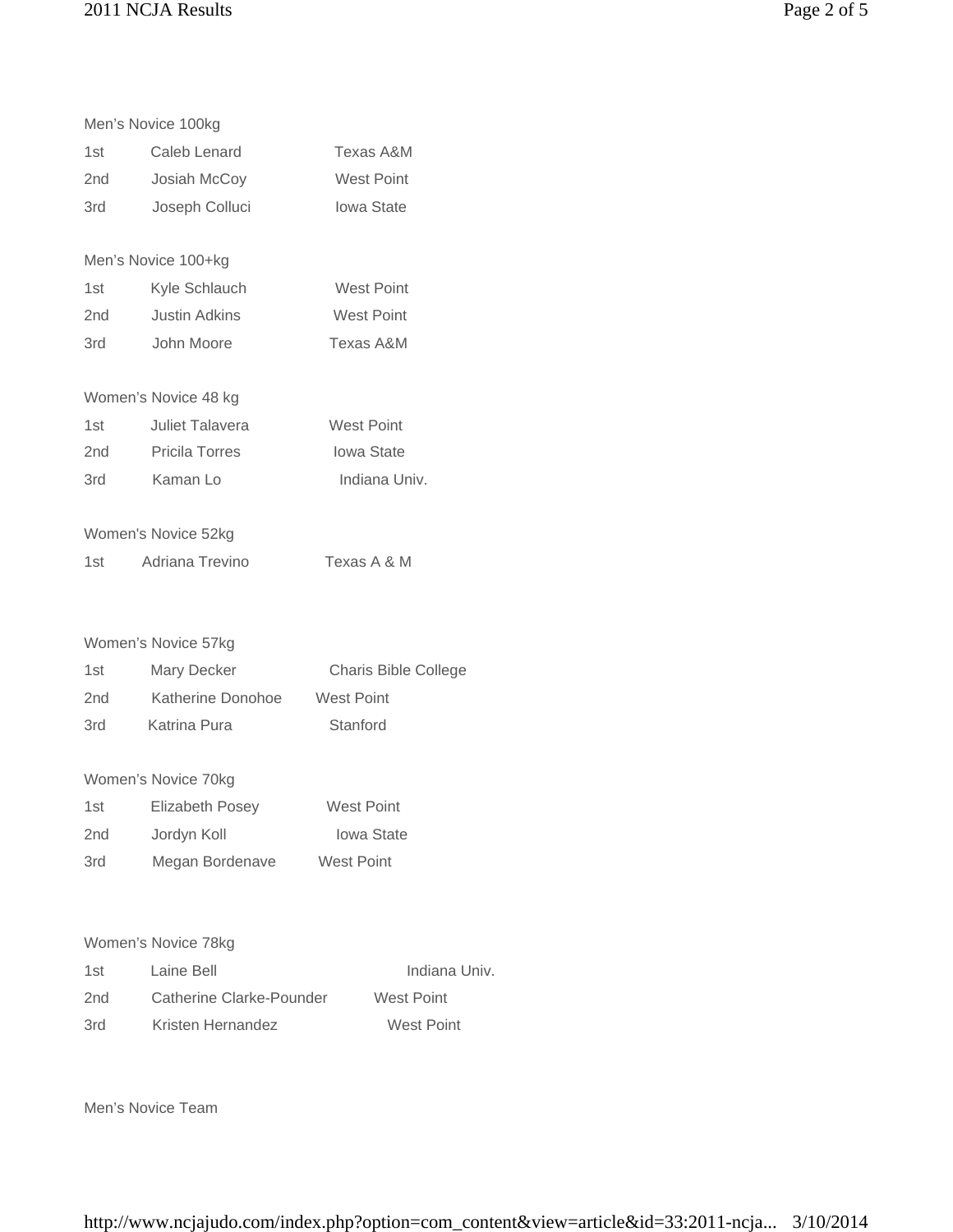# 2011 NCJA Results Page 3 of 5

| Place           | University         | Points |
|-----------------|--------------------|--------|
| 1st             | <b>West Point</b>  | 34     |
| 2 <sub>nd</sub> | Texas A&M          | 7      |
| 3rd             | Indiana University | 6      |

## Women's Novice Team

| Place | University         | Points |
|-------|--------------------|--------|
| 1st   | <b>West Point</b>  | 16     |
| 2nd   | Indiana University | 6      |
|       | <b>lowa State</b>  | 6      |

## Advanced Men 60kg

| 1st | Jeff Fujimoto | <b>UC Berkeley</b> |
|-----|---------------|--------------------|
| 2nd | Matthew Dong  | San Jose State     |
| 3rd | Arthur Lin    | West Point         |

#### Advanced Men 66kg

| 1st | Joshua Sandhaus | West Point     |
|-----|-----------------|----------------|
| 2nd | John Barnes     | West Point     |
| 3rd | Hector Fajardo  | San Jose State |

## Advanced Men 73kg

| 1st             | Salama Salem | St Peter's Coll. |
|-----------------|--------------|------------------|
| 2 <sub>nd</sub> | Joseph Webb  | Indiana Univ.    |
| 3rd             | Robert Fehr  | San Jose State   |

#### Advanced Men 81kg

| 1st             | <b>Brian Pereira</b> | Hunter College    |
|-----------------|----------------------|-------------------|
| 2 <sub>nd</sub> | Sung-Won Jung        | <b>West Point</b> |
| 3rd             | Matheus Groberio     | Texas A&M         |

## Advanced Men 90kg

| 1st | Carlos Moran             | Pass. Ct. Comm. Coll. |
|-----|--------------------------|-----------------------|
| 2nd | <b>Christopher Round</b> | Merrimack Coll.       |
| 3rd | Colton Brown             | San Jose State        |

## Advanced Men 100kg

| 1st | Ajax Tadehara | <b>Idaho State</b> |
|-----|---------------|--------------------|
|     |               |                    |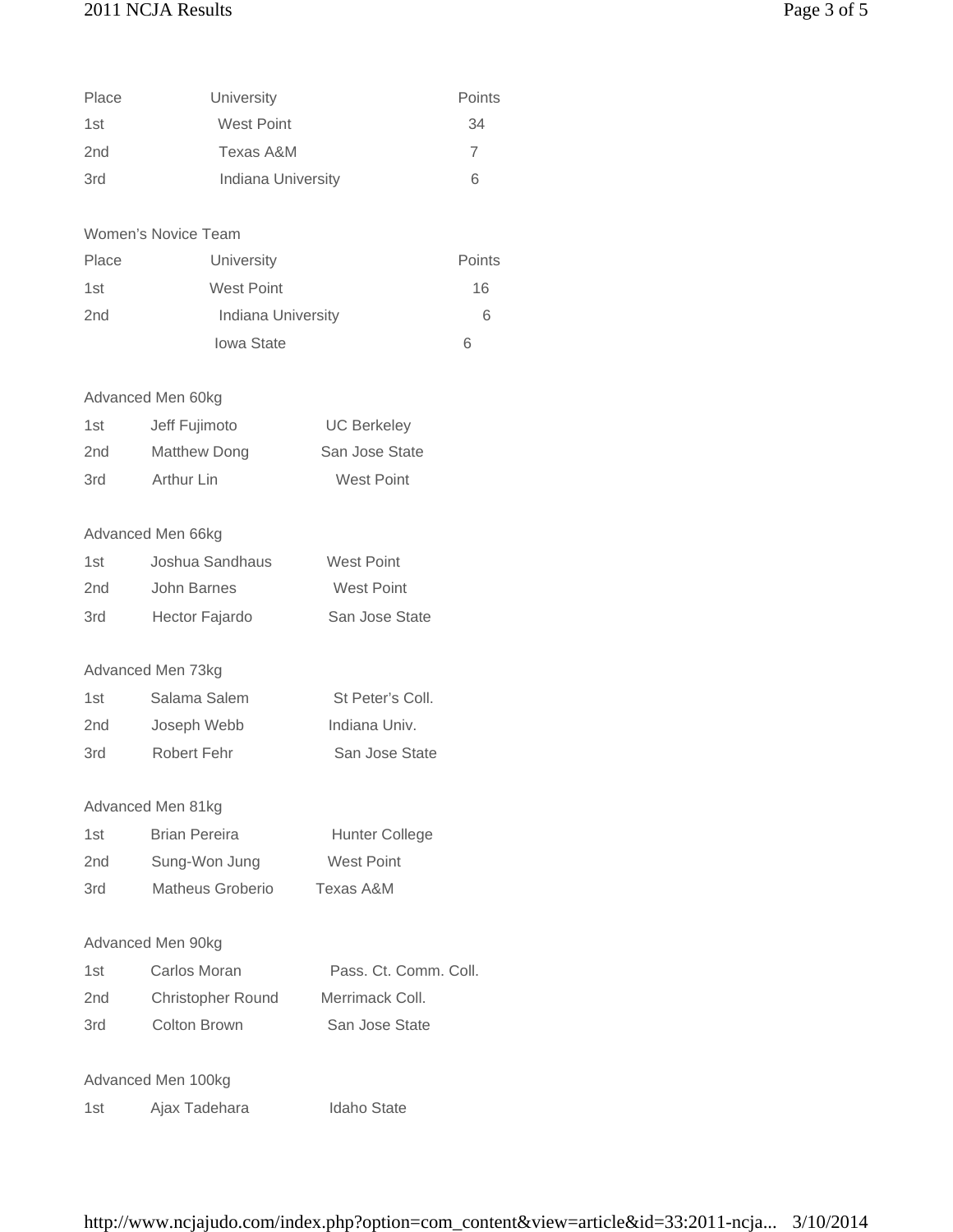# 2011 NCJA Results Page 4 of 5

| 2nd   | Josiah McCoy                        | <b>West Point</b>           |
|-------|-------------------------------------|-----------------------------|
| 3rd   | Sdhartha Raj                        | San Jose State              |
|       |                                     |                             |
|       | Advanced Men 100+kg                 |                             |
| 1st   | <b>Ethan Stanley</b>                | SUNY-Albany                 |
| 2nd   | <b>Justin Adkins</b>                | <b>West Point</b>           |
| 3rd   | Kyle Schlauch                       | West Point                  |
|       |                                     |                             |
|       | Advanced Women 52kg                 |                             |
| 1st   | Alaine Abuan                        | College of NJ               |
| 2nd - | Adriana Trevino                     | Texas A&M                   |
|       |                                     |                             |
|       | Advanced Women 57kg                 |                             |
| 1st l | Mary Decker                         | <b>Charis Bible College</b> |
| 2nd   | Katherine Donohoe                   | <b>West Point</b>           |
|       |                                     |                             |
|       | Advanced Women 63kg                 |                             |
| 1st   | Sayra Tekin                         | Harvard                     |
| 2nd   | Danielle Munoz                      | <b>West Point</b>           |
| 3rd   | <b>Heather Purkey</b>               | <b>West Point</b>           |
|       |                                     |                             |
|       | Advanced Women 70kg                 |                             |
| 1st   | Larisa Tudor                        | <b>West Point</b>           |
| 2nd l | <b>Hillary Horst</b>                | <b>Iowa State</b>           |
| 3rd   | <b>Elizabeth Posey</b>              | <b>West Point</b>           |
|       |                                     |                             |
|       | Advanced Women 78kg                 |                             |
| 1st   | Alyssa Gilkey                       | Iowa State                  |
| 2nd   | Catherine Clarke-Pounder West Point |                             |
|       | Advanced Women 78+kg                |                             |
| 1st.  | <b>Kristin Hernandez</b>            | <b>West Point</b>           |
|       |                                     |                             |
|       | <b>Team Results Advanced Men</b>    |                             |
| 1st   | <b>West Point</b>                   | 15                          |
| 2nd   | San Jose State                      | 6                           |
| 3rd - | Idaho State                         | 5                           |
|       | <b>UC Berkeley</b>                  | 5                           |